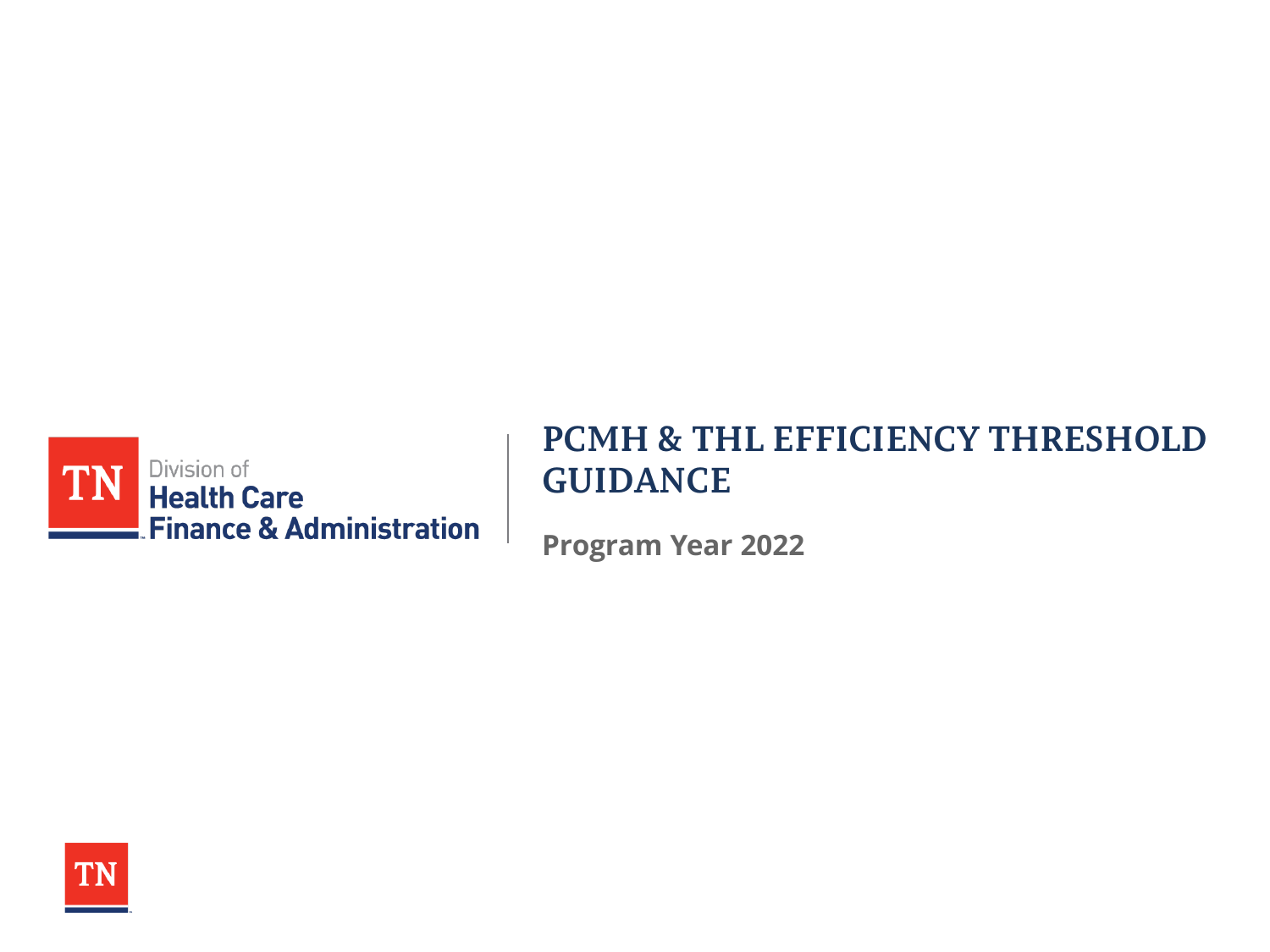# **Efficiency Threshold Guidance - Metrics**

- The two efficiency measures are:
	- 1. ED Visits per 1,000 member months (AMB)
	- 2. Inpatient Discharges per 1,000 member months (IPU)
- Always use the most recent HEDIS<sup>®</sup> definitions.
- Each measure's threshold should represent the average performance on that measure in CY 2020.
- **MCOs are asked to set a total of 6 thresholds**:
	- 1. Health Link ED Visits
	- 2. Health Link Inpatient Discharges
	- 3. PCMH ED Visits: Family & Adult PCMHs
	- 4. PCMH Inpatient Discharges: Family & Adult PCMHs
	- 5. PCMH ED Visits: Pediatric PCMHs
	- 6. PCMH Inpatient Discharges: Pediatric PCMHs
- These thresholds should represent average performance. In other words, if a PCMH or THL shows performance above average for their members, that organization will earn a star.

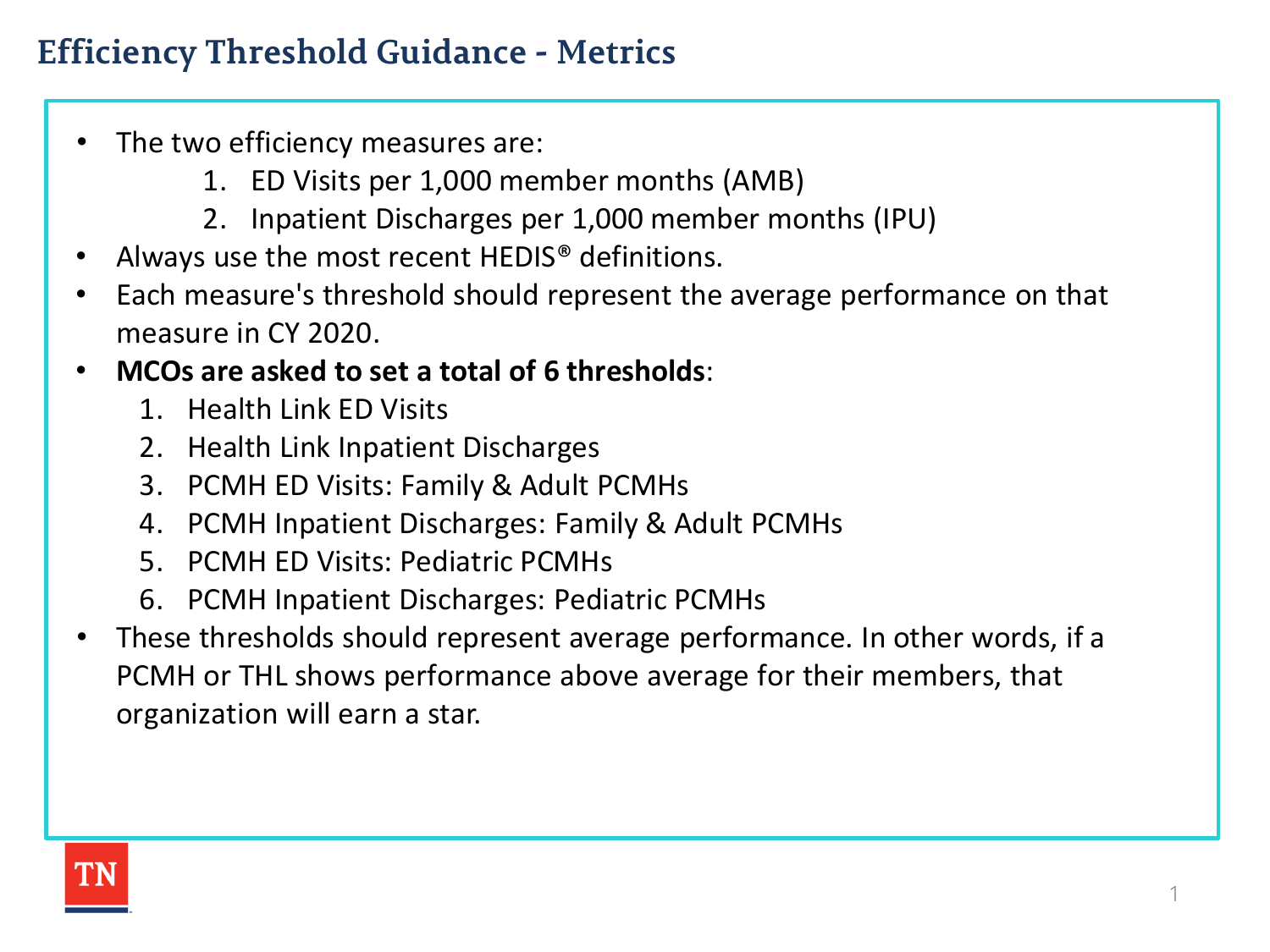#### **PCMH**

- **For PCMH family and adult**, calculate the average performance of all TennCare members using 2019 data. This will include both children and adult members. Use the panel based on the run date you have closest to 12/31/2020.
- **For PCMH pediatric practice**, calculate the average performance of all TennCare members **ages 0 - 19** as of December 31, 2020 using 2020 data. Use the panel based on the run date you have closest to 12/31/2020.
	- $\circ$  TN chose ages 0 19 to match the age frames already designated by HEDIS.

### **Health Link**

• **For Health Link**, calculate the average performance of all members who were eligible for Health Link at the end of December 2020. Remove excluded members. Use the panel based on the run date you have closest to 12/31/2020.

Thresholds should be set using *member averages* rather than practice averages.